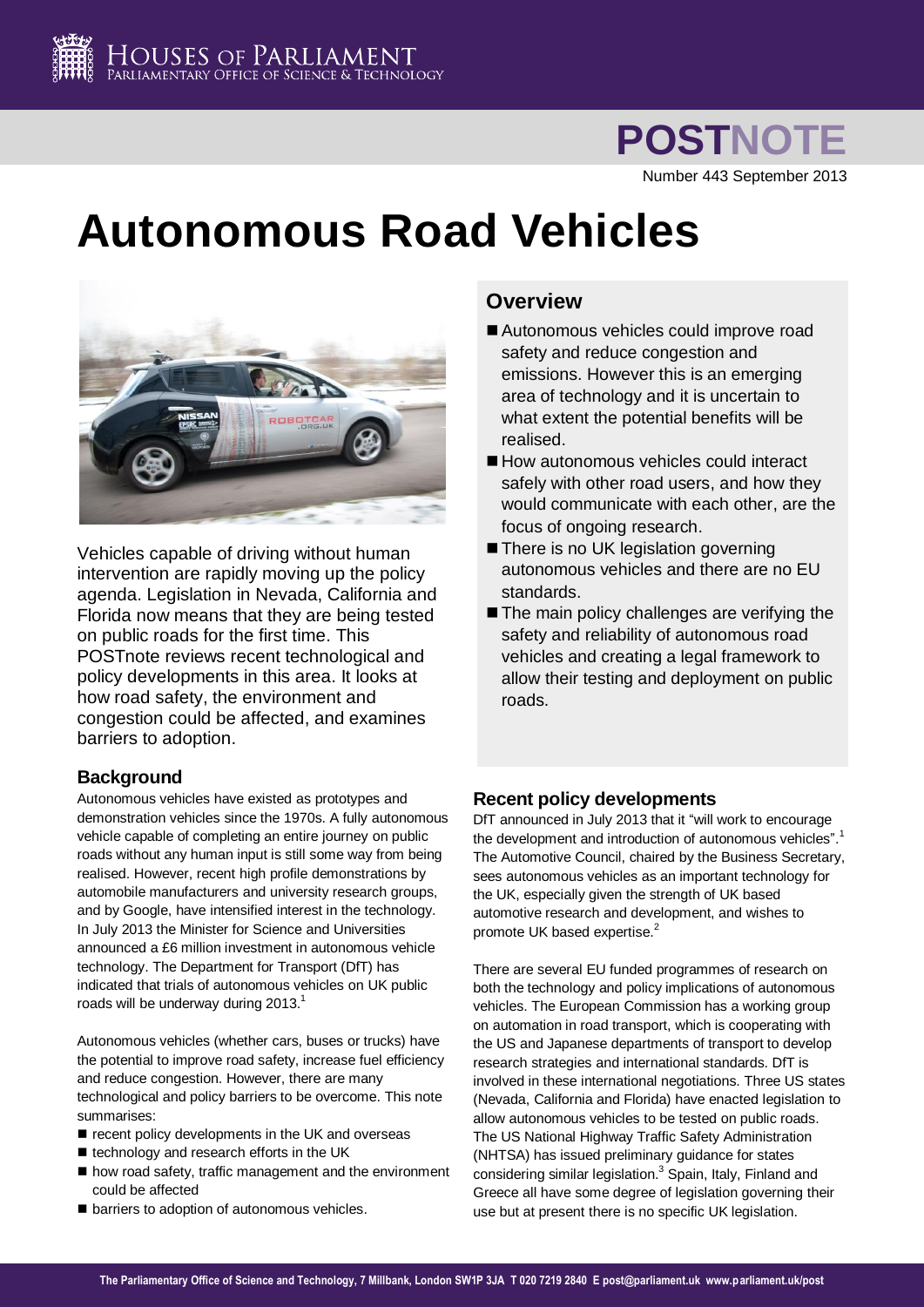The main policy challenges involve verifying safety and reliability, and creating a legal framework to allow their testing and deployment.

# **Technology**

#### **Levels of Autonomy**

Increasing degrees of automation are already being added to vehicles to improve road safety, reduce the number of tasks for the driver and improve fuel efficiency. Autonomy can be seen as a spectrum: from a fully manual vehicle to one where all functions are controlled by computer, as illustrated in Box 1.

The terms 'connected' or 'co-operative' are used to describe vehicles which can communicate in real time with other vehicles and with roadside infrastructure. 'Autonomous' vehicles do not have to be 'connected' though some argue that if they were, there could be benefits in areas such as traffic management. Similarly, connected vehicles do not necessarily have to be autonomous. There are different technological challenges associated with autonomous and connected vehicles, for example in the communications infrastructure required (see pages 3 and 4).

#### **Fully Autonomous Vehicles**

**Box 1. Levels of Autonomy**

The majority of the technologies required to create a fully autonomous vehicle already exist. The challenge is to combine existing automated functions with control, sensing and communications systems, to allow the vehicle to operate autonomously and safely. There are various aspects to this:

- The vehicle needs to be able to navigate: to know where it is and how to get where it needs to go.
- If also needs to be aware of its surroundings, in order to obey local traffic laws and interact safely with other vehicles and pedestrians.
- The transfer of control between the human driver and the vehicle needs to be carried out safely.
- $\blacksquare$  It needs to be able to perform basic functions such as braking, acceleration and steering. These tasks will be performed by an onboard computer.

■ The vehicle must be able to gather and exchange data, such as maps. This exchange does not have to be in real time.

The vehicle detects information about its surroundings via a range of sensors, including cameras, laser imaging, radar and ultrasound. This information is then compared to a detailed preloaded map for the purposes of both navigation and obstacle detection. This form of navigation requires that the route has previously been mapped by any vehicle with sensing technology, driving the route under human control, and that the map has been shared by the vehicle that made it. GPS can be used for route finding but is not suitable for fine control as it is only accurate to 20cm.

Autonomous vehicles will need to be able to monitor the behaviour of other road users and react safely. This will involve machine learning: vehicles will use data on how other road users behave, to improve their interactions with other road users. For example, an autonomous vehicle could learn to predict when a vehicle intends to turn off a road, even if it is not indicating, for example by analysing road position or braking patterns.

#### **Adoption Pathways**

There are many research efforts underway both in the UK and overseas, to develop the technology and assess the policy implications of vehicles becoming increasingly autonomous. Some examples of UK research are shown in Box 2. They illustrate three possible options for the adoption of autonomous vehicles:

- Low speed centrally controlled electric pods as public transport in urban areas.
- Vehicles capable of platooning (i.e. travelling in a group) on motorways.
- Individual vehicles capable of driving autonomously on certain roads.
- A fully autonomous transport system would probably include all three options.

|                             | <b>Levels of Autonomy</b>                                                                                                                                                                                                         | <b>Existing Examples</b>                                                                                                                                 |
|-----------------------------|-----------------------------------------------------------------------------------------------------------------------------------------------------------------------------------------------------------------------------------|----------------------------------------------------------------------------------------------------------------------------------------------------------|
| Driver only                 | The vehicle is entirely under human control but may have some<br>automated systems.                                                                                                                                               | Cruise control, electronic stability control, anti-<br>lock brakes                                                                                       |
| <b>Driver</b><br>assistance | The steering and/or acceleration are automated but the driver must<br>control the other functions.                                                                                                                                | Adaptive cruise control: distance to car in front<br>maintained.<br>Parking assistant: steering is automated, driver<br>controls accelerator and brakes. |
| <b>Partial</b><br>autonomy  | The driver does not control steering or acceleration but is expected to<br>attentive at all times and take back control instantaneously when<br>required                                                                          | Adaptive cruise control with lane keeping.<br>Traffic jam assistance.                                                                                    |
| High<br>autonomy            | Vehicles are able to operate autonomously for some portions of the<br>journey. Transfer of control back to the human driver happens with<br>some warning.                                                                         | Prototype vehicles.                                                                                                                                      |
| <b>Full</b><br>autonomy     | The vehicle is capable of driving unaided for the entire journey with no<br>human intervention - potentially without a human in the car.<br>An example scale of autonomy combining elements of scales found in references 3 and 7 | None                                                                                                                                                     |

**An example scale of autonomy combining elements of scales found in reference[s 3](#page-0-1) an[d 7](#page-2-0)**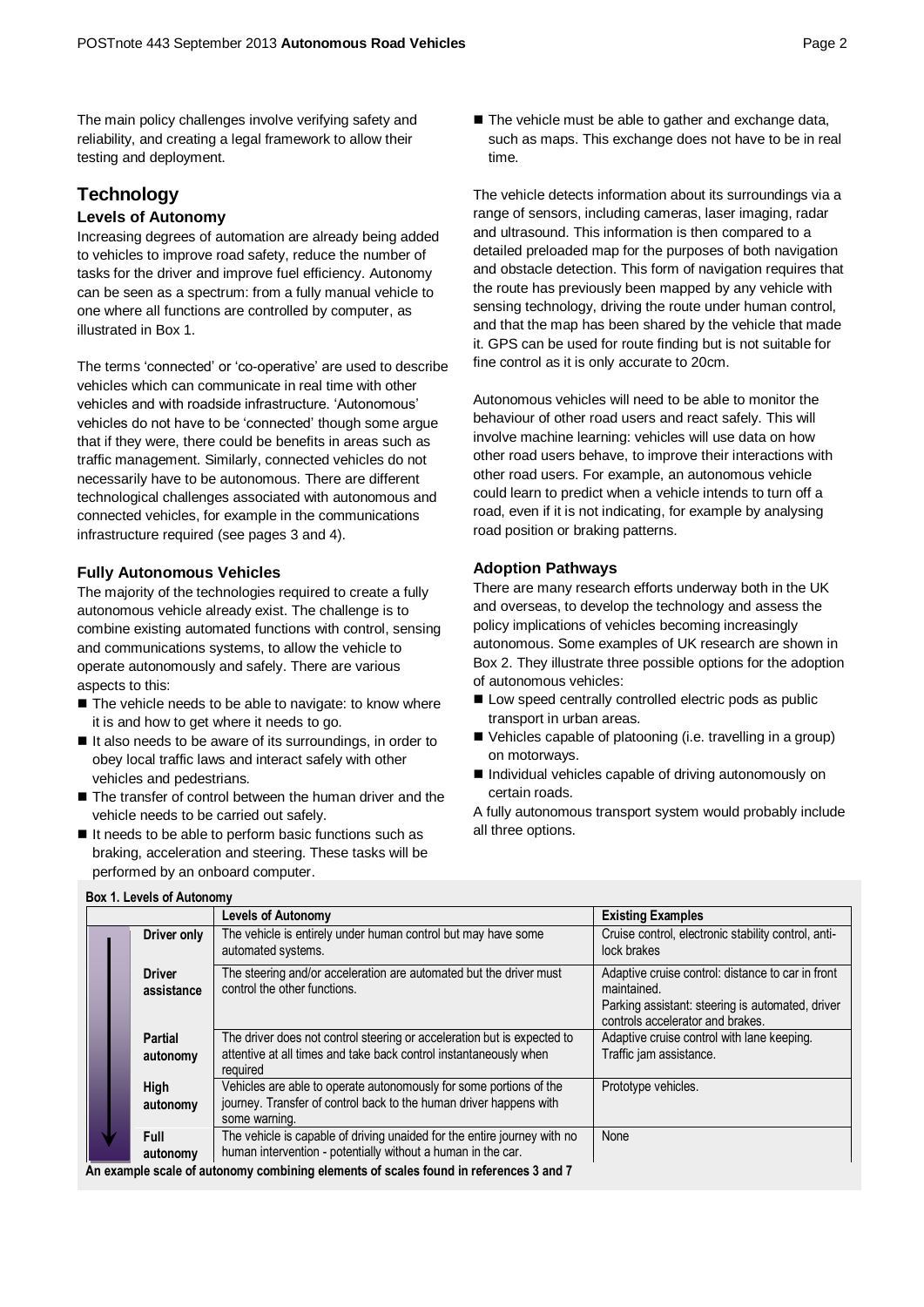#### **Box 2. Examples of UK Research and development**

**Personal Rapid Transport: Electric Pods - Ultra global PRT<sup>4</sup>** Ultra Global PRT, a spin-out company from the University of Bristol, has developed the 'Heathrow pods' - small electric vehicles which transport passengers between the business car park and Terminal 5. These pods run on a dedicated guideway and are computer controlled via wifi linked to a central control room. The vehicles log wheel revolutions and use lasers in conjunction with track markings to determine their position. The PRT system is seen as an alternative to other public transport systems. Advantages are reduced waiting times (typically down to 10-15 seconds), and a personalised service. However, pods can only run on dedicated tracks and in this case cannot detect obstacles. The company is planning to expand the system at Heathrow and install a much larger system in Amritsar, India, to transfer passengers between bus and rail terminals and a religious site.

#### **Platoons of Vehicles - Ricardo<sup>5</sup>**

Ricardo is a UK based engineering consultancy which led the European project 'Safer Road Trains for the Environment' (SARTRE). Vehicles follow automatically behind a lead vehicle which is driven manually. The vehicles use existing vehicle- to-vehicle communication technology, commercial or near-market cruise control, and emergency braking systems, with some software enhancements, to control the position in the lanes and the spacing between the vehicles. This method of automation is of particular interest to the freight industry. It increases fuel efficiency as the vehicles can be more closely spaced, hence reducing drag. There is also the potential for drivers in the following vehicles to count hours in the platoon as 'rest' although at present this is not possible, as drivers must remain alert to comply with traffic regulation.

#### **Autonomous Private Cars – University of Oxford <sup>6</sup>**

The RobotCarUK project at the University of Oxford aims to create an inexpensive system using off the shelf technology to automate a standard car. It has developed the sensing and control technology to allow a Nissan Leaf to drive autonomously on routes which have previously been mapped by human drivers. To increase automation, the cars will also collect data on how other road users behave allowing the car to learn to recognise situations and act accordingly. The group aim to license the technology to automobile manufacturers.

## **Impact of Autonomous Vehicles**

Proponents of autonomous vehicles say such vehicles could improve road safety, reduce congestion and emissions. This section discusses the predicted impact of the technology and explores the feasibility of these claims.

#### **Safety**

Some researchers suggest that autonomous vehicles would increase road safety. The majority of road accidents are caused by human error, with only 5% due solely to technical failure. However, the safety benefits are not clear cut, because although fewer accidents will be caused by human error there may be new categories of accidents, for example between autonomous vehicles and other road users. Autonomous vehicles must interact safely with each other as well as with pedestrians, cyclists and manually driven vehicles. Research into the interaction between autonomous and manual vehicles is ongoing, using computer modelling and driving simulators as well as testing on public roads.

#### *Transferring control*

Vehicles also need to be able to transfer control to their human drivers. There is no consensus on how this should be done, especially if the transfer is expected to occur whilst the vehicle is in motion. This transfer has legal implications, as detailed on page 4. In the event of the automated system failing the vehicle needs to remain safe. Systems to verify that the human driver is alert and capable of taking over are in development. Another approach is to adopt a system with many backups, similar to that used by the aviation industry. Drivers would need to be trained to understand how automated systems work and driving tests would need to be adapted.

# **Congestion and Traffic Management**

Proponents of autonomous vehicles suggest that automation could help relieve congestion in two ways. Firstly, wirelessly linking autonomous vehicles to form platoons (Box 2) reduces the road space required per vehicle, as the stopping distances are shorter. However, with a mixture of autonomous and manual vehicles on the road, this is not straightforward. Autonomous vehicles would need to be able to coexist safely with manual vehicles. The spacing of vehicles, both within and between platoons, would need to be carefully tuned to ensure that these platoons did not prevent other vehicles from using the lane. Transport researchers say that many of Britain's roads are close to capacity, so there is not space to dedicate separate lanes to autonomous vehicles.

#### *Co-operation*

When vehicles are not connected, autonomy mainly gives benefits to the individual driver, for example by freeing up their time to perform other tasks. Reports by the Automotive Council and the EU working group stress that to obtain the greatest benefits from autonomous vehicles, co-operation between vehicles is necessary. A co-operative system of vehicles and other modes of transport could have benefits, such as enabling traffic management to relieve congestion.

## **Environmental Impact**

<span id="page-2-0"></span>The environmental implications of autonomous vehicles are subtle. On the one hand, smoother driving with less acceleration and braking, results in lower carbon dioxide and particulate emissions.<sup>7</sup> Autonomy could also mean that more that more journeys were made in low emission vehicles, for example electric pods for short urban journeys. Reduced congestion would also reduce emissions. On the other hand, if autonomous vehicles do increase road capacity, this could lead to more vehicles on our roads, thereby increasing emissions. Also, autonomous vehicles may lead to more car sharing explain why, as cars could travel independently between users. There is limited research on the effect this would have, but some research suggests that car sharing could increase the number of journeys made by car, in preference to other modes of transport.<sup>8</sup>

# **Barriers to Adoption**

Fully autonomous vehicles are a longer term goal of both policy makers and manufacturers, with EU and UK technology roadmaps predicting they will be on sale from 2025 and Google predicting 2017. However, there are